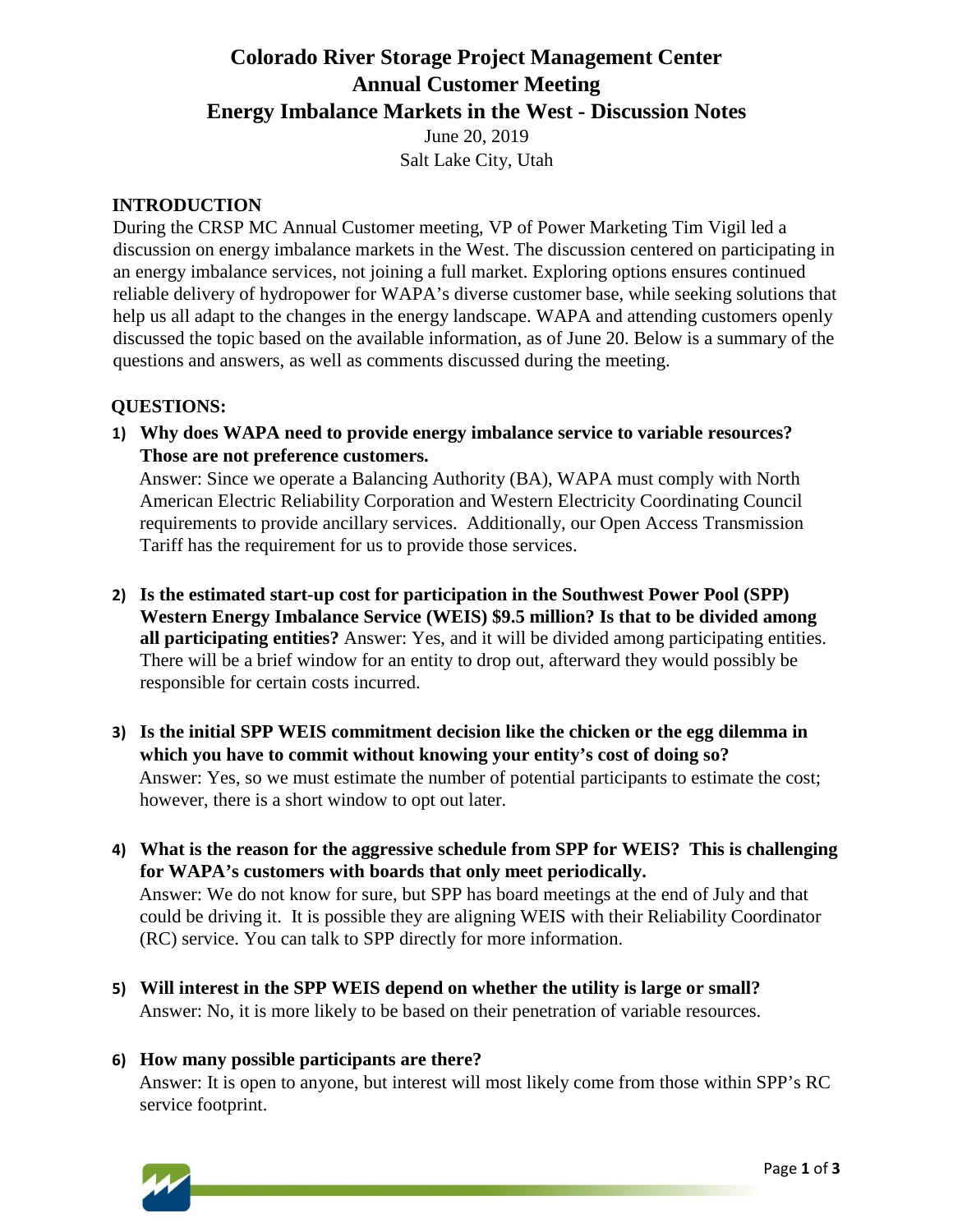- **7) WAPA generally operates under the principle that the beneficiary pays. Will the costs of the SPP WEIS be included in the project or BA service rates?**  Answer: WAPA is still considering how to most appropriately recover the costs and will need to value the benefits of participation to make a decision, but as of today, likely the project rate. SPP's WEIS could reduce the need for regulation so there could be a benefit to the project.
- **8) If a customer does not choose SPP's WEIS, won't they still in effect have to pay for WEIS costs via WAPA's rates?**

Answer: Yes, as of today, but WAPA is still considering how it would most appropriately recover the costs of WEIS.

**9) Does WAPA have enough data to make a decision on WEIS?** 

Answer: For CRSP, there is enough information based on how the project is operated and our customers' usage of the project. Utilities have been studying markets for years with no significant changes in study outcomes – further studies would not be beneficial. The decision will also consider the impact of dwindling counterparties in the bilateral market used to balance the BA close to, or within, the current trading hour.

- **10) Will SPP's WEIS limit trading counterparties, in effect box you into one market versus the other?** Answer: That depends on the number of participants in the market. WAPA will consider this in its decision.
- **11) Are you concerned about WAPA losing a seat at the table?**  Answer: Yes, especially if we get subsumed by CAISO, and/or surrounded by other energy imbalance markets (EIM).
- **12) What is the status of Bonneville Power Administration (BPA) in all of this?**  Answer: BPA is proposing to join CAISO's EIM. A significant percentage of BPA's revenues come from trading with California so CAISO's EIM is a logical choice for them.
- **13) How much infrastructure is already in place for an EIM? If WAPA chose the CAISO's EIM instead of WEIS, would the costs of infrastructure for SPP RC be sunk?**  Answer: No, much of the infrastructure, such as meters, would be needed for any EIM.
- **14) NTUA has the same concerns they had regarding participation in a full market with SPP, and feel they cannot make any commitments yet.**  Answer: WAPA understands the concern, as NTUA is located between CAISO EIM and a potential SPP WEIS market.
- **15) What is WAPA's decision making process, and when will there be a decision?**  Answer: The process is not solidified yet, as we need to meet with SPP and learn more details about WEIS.